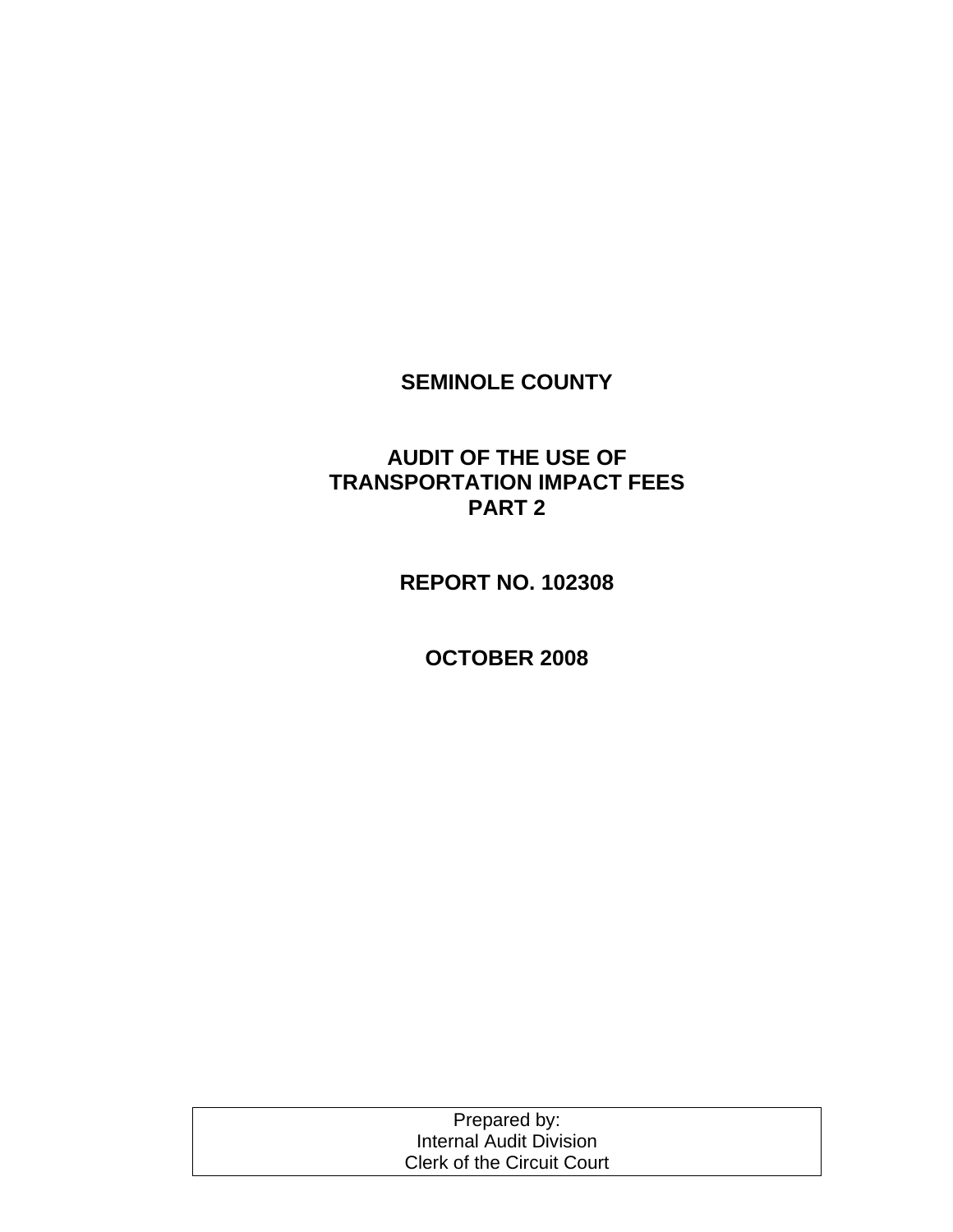

# MARYANNE **MORSE**

Clerk of the Circuit Court Seminole County

October 23,2008

The Honorable Brenda Carey Chairman The Board of County Commissioners Seminole County, Florida 1101 East First Street Sanford, FL 32771

Dear Madam Chairman:

I am very pleased to present you with the attached audit of the Use of Transportation Impact Fees. This is part two of our audit of Transportation Impact Fees. The first report was published on January 18, 2008 (#011808) and the objective was to determine if the assessment of transportation impact fees was in accordance with county ordinances. The attached audit was to determine if payments made to suppliers, contractors, and consultants, were properly authorized, and in compliance with county ordinances, Florida Statutes, and Seminole County policies and procedures.

The audit found that the county was in compliance with the county ordinances, Florida Statutes, and Seminole County policies and procedures.

I would like to personally acknowledge the assistance of Ms Pam Hastings and her staff for their assistance throughout the course of the audit. Their assistance was deeply appreciated. With warmest personal regards, I am

Most cordially.

Maryanne Morse Clerk of the Circuit Court Seminole County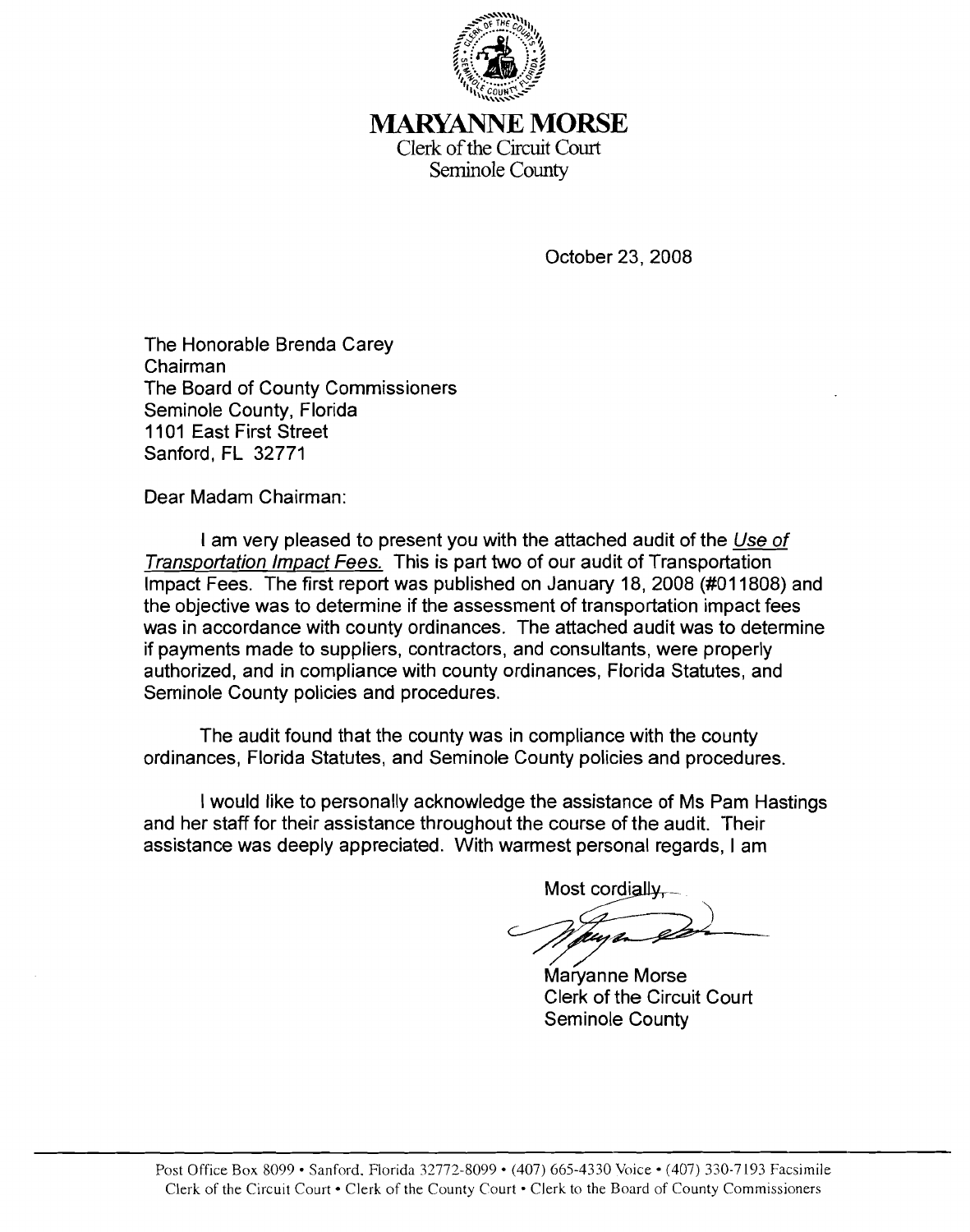#### **DISTRIBUTION LIST**

#### BOARD OF COUNTY COMMISSIONERS Mr. Carlton Henley Ms. Brenda Carey Mr. Bob Dallari Mr. Michael McLean Mr. Dick Van Der Weide

COUNTY MANAGER'S OFFICE Ms. Cindy Coto

> PUBLIC WORKS Mr. Gary Johnson Ms. Pamela Hastings

BOARD OF COUNTY COMMISSION RECORDS Ms. Sandy McCann

| Prepared by:                      |  |
|-----------------------------------|--|
| Internal Audit Division           |  |
| <b>Clerk of the Circuit Court</b> |  |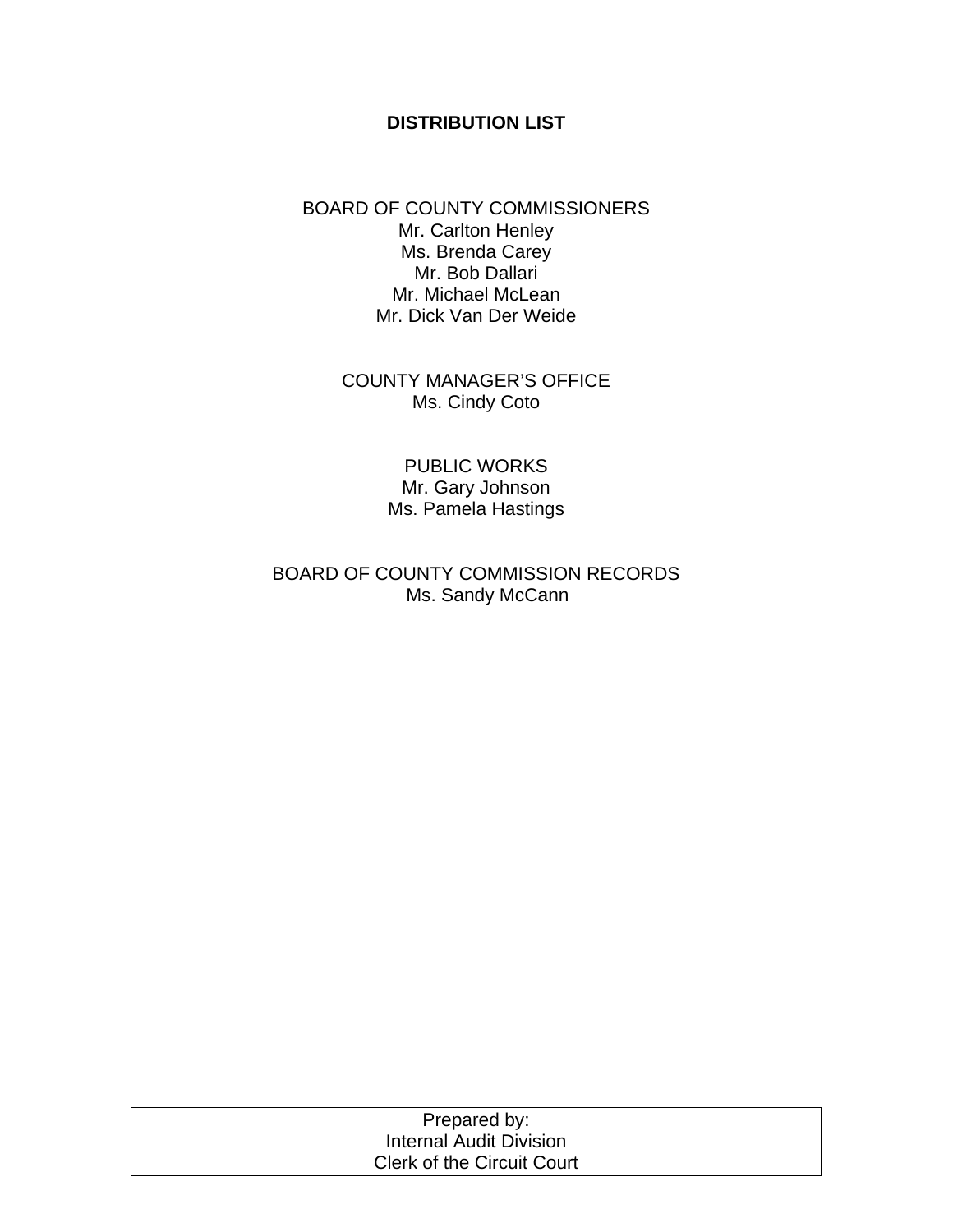### **Seminole County Public Works**

\_\_\_\_\_\_\_\_\_\_\_\_\_\_\_\_\_\_\_\_\_\_\_\_\_\_\_\_\_\_\_\_\_\_\_\_\_\_\_\_\_\_\_\_\_\_\_\_\_\_\_\_\_\_\_\_\_\_\_\_\_\_\_\_\_\_\_\_\_

### **Audit of the Use of Transportation Impact Fees**

The audit that follows was limited to a review of expenditures from the related trust funds.

### **Purpose**

The purpose of this audit was: (1) to evaluate the effectiveness of the internal controls, records, and procedures with respect to transportation impact fees; 2) evaluate compliance with county ordinances, Florida Statutes and Seminole County Land Development Code; and (3) verify that expenditures are allocated in accordance with approved allocation schedules.

### **Background**

The Transportation Impact Fee Fund is a special revenue fund that accounts for revenues derived from fees paid by developers. On January 22, 2008, the Internal Audit Division of the Clerk of the Circuit Court published audit report No.12208 entitled "Assessment of Transportation Impact Fees". The audit's focus was on how the county calculates the assessments of fees and compliance with applicable state county laws.

Use of these revenues is restricted to capital facilities that are attributable to new growth. At the end of fiscal year 2007, the Transportation Impact Fee Fund owes the Infrastructure Surtax Fund approximately \$65.5 million for funds advanced to construct needed infrastructure. This advance is scheduled to be fully repaid on December 31, 2021. This is the sunset date for the Arterial, South Collector and East Collector road accounts, per Seminole County Land Development Code Sections 120.15 and 120.25.

Of the \$65.5 million, the South Collector owes \$12.3 million, the West Collector owes \$.7 million and the Arterial owes \$52.5 million.

This audit evaluated whether the County's spending of these assessments was proper.

| Prepared by:                      |  |
|-----------------------------------|--|
| Internal Audit Division           |  |
| <b>Clerk of the Circuit Court</b> |  |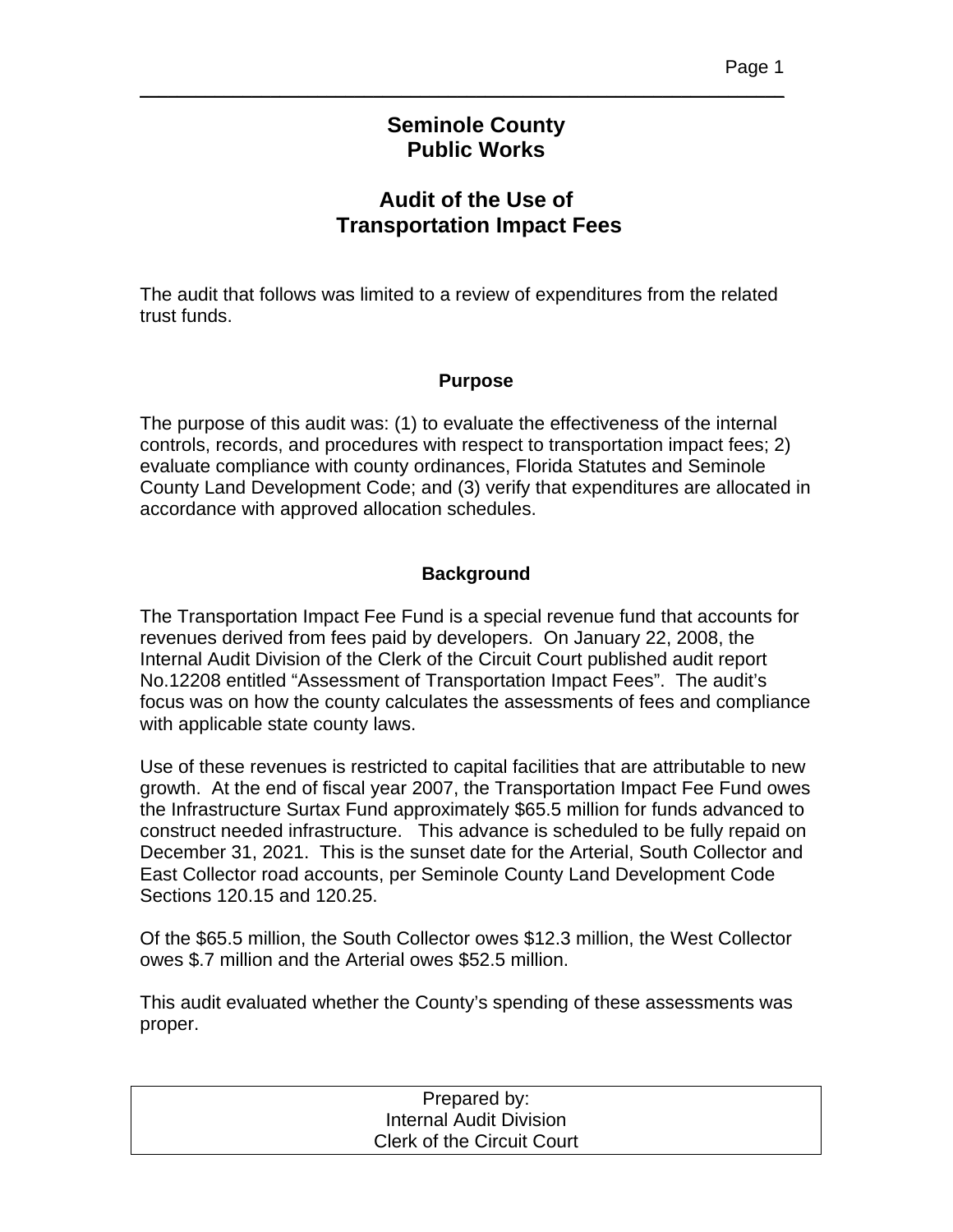Per the Seminole County Land Development Code Section 120.14, "Monies deposited into the arterial road impact fee trust account shall be used solely for the purpose of constructing or improving designated arterial roads. Funds in such trust account shall not be used for any expenditure that would be classified as a maintenance or repair expense."

\_\_\_\_\_\_\_\_\_\_\_\_\_\_\_\_\_\_\_\_\_\_\_\_\_\_\_\_\_\_\_\_\_\_\_\_\_\_\_\_\_\_\_\_\_\_\_\_\_\_\_\_\_\_\_\_\_\_\_\_\_\_\_\_\_\_\_\_\_

Likewise, per Section 120.24, "Monies deposited into the four collector road impact fee trust accounts are used solely for the purpose of constructing or improving designated collector roads within that collector road district. Such funds shall not be used for any expenditure that would be classified as a maintenance or repair expense. Maintenance and/or repair expenses are paid out of general funds."

The results of the audit are included in the report that follows.

### **Scope**

The review was limited to the expenditures from the related trust funds established for the four benefit areas.

We evaluated the system of internal controls, reviewed management's written procedures, evaluated compliance with those procedures, and verified that statutory and county codes are being met. We examined transportation impact fees assessed for all four collectors for the period October 1, 2003 through September 30, 2007.

The audit included:

- Review of supporting expenditure documentation and funding allocation documentation;
- Review of the Seminole County Land Development Code, Florida Building Code, Florida Statutes, and Seminole County ordinances and resolutions;
- Interview with County personnel; and,
- Any other procedures considered necessary under the circumstances.

The audit was performed by Gail Joubran and Bill Carroll.

| Prepared by:                      |  |
|-----------------------------------|--|
| <b>Internal Audit Division</b>    |  |
| <b>Clerk of the Circuit Court</b> |  |